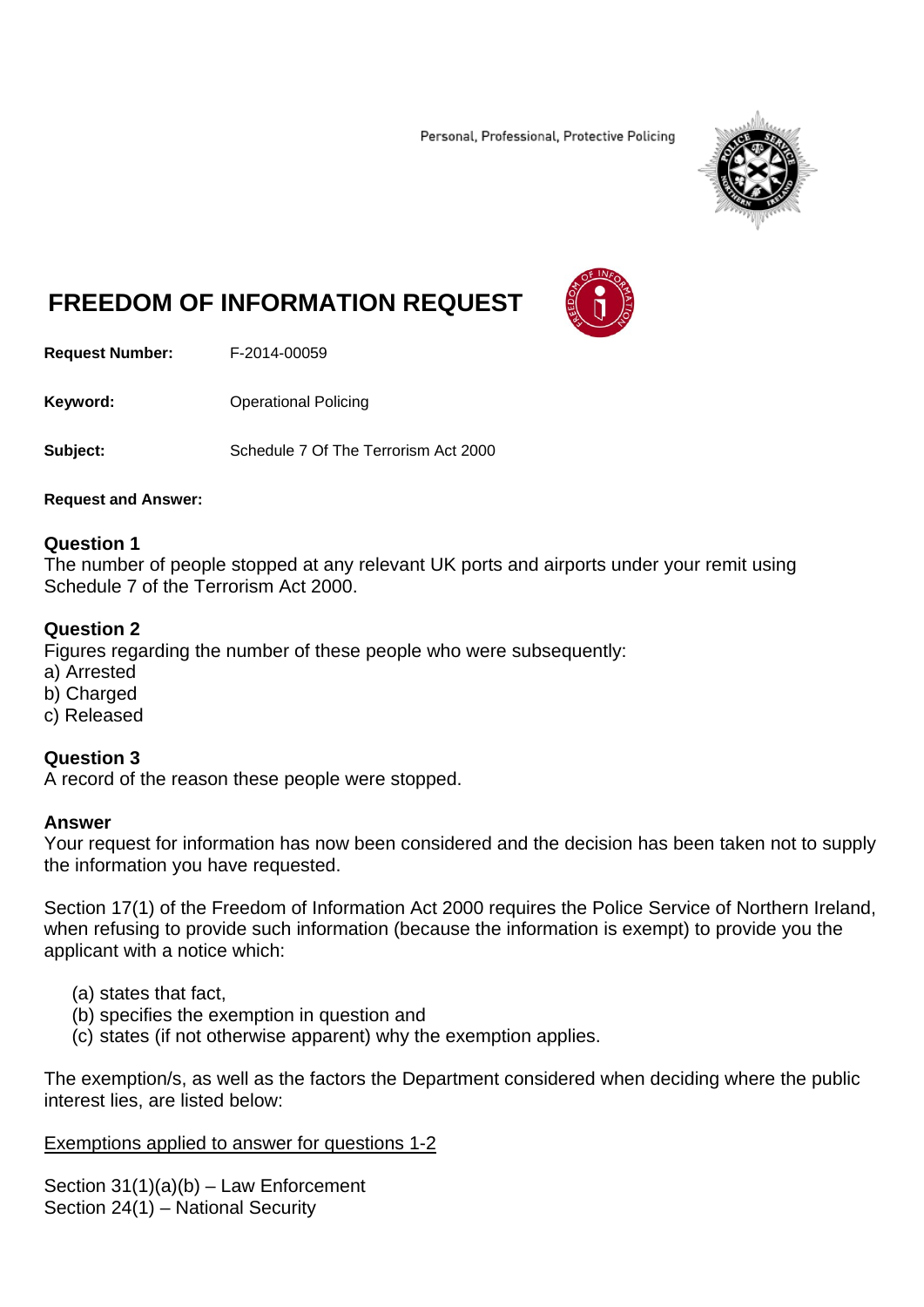# Exemptions applied to answer for question 3

Section 30(1)(a) – Investigations Section 24(1) – National Security Section 40(2)(a)(b) by virtue of Section 40(3)(a)(ai) – Personal Information

Section 40, Personal Information, is an absolute exemption which means there is no requirement on the Public Authority to consider whether there is a public interest in disclosure. This is so because personal data is governed by other law (The Data Protection Act 1998). A disclosure under the Freedom of Information Act is a release of information to the world in general and not just to the individual applicant.

Section 40 (3) (a) (i) of FOIA provides an exemption from the right to know where the information requested is personal data and is protected by the Data Protection Act if its disclosure to a member of the public would contravene any of the Data Protection Principles (section 40(3)(a)(i). This particular exemption is absolute, which means there is no requirement on the PSNI to consider an additional public interest test.

Taking into account all of the circumstances relating to your request PSNI considered whether any of the Data Protection Principles would be breached if this information was to be released. We specifically considered the first data protection principle which requires PSNI to only release information if it is 'fair and lawful' to do so. By providing you with the information, we would be revealing personal information about individuals. Taking into account the nature of the information and the consequences such a disclosure may have, we are of the view it would not be within their reasonable expectations that we would do this. PSNI have therefore determined that it would not be fair to disclose the requested information and thus the first data protection principle would be breached.

Sections 24 and 31 are qualified prejudice-based exemptions and there is a requirement on the public authority to evidence the harm in release and also to conduct a public interest test. Section 30 is a qualified class-based exemption and there is a requirement to undertake a public interest test.

The Harm and Public Interest Tests are detailed below.

# **Harm**

The release of Schedule 7 examination data which is specific to a police service or is port specific would have a prejudicial and detrimental effect in preventing terrorist acts in the UK and also in deterring terrorists from entering the UK. The release of data specific to each policing area would allow individuals intent on criminal activity to identify perceived vulnerable points of entry to the UK. Those wishing to enter the UK would be able to analyse this data and identify ports where they believe it is less likely that they would be subject to a Schedule 7 examination.

The provisions of S24(1) and S31(1) are inextricably linked in this case. Schedule 7 is only used for the purposes of countering terrorism as part of CT policing activity in support of the Government's Counter Terrorism Strategy, CONTEST. The release of this information would have a direct impact on the capability and effectiveness of national counter terrorism policing and the successful delivery of CONTEST policing objectives. There is an inherent and fundamental link between the need to safeguard matters relating to national security and the potential to prejudice the ability of the police service to prevent and detect crime, and to apprehend and prosecute offenders.

The Home Office Counter Terrorism statistics publication for 2012-2013 is available at the link below.

 https://www.gov.uk/government/publications/operation-of-police-powers-under-the-terrorism-act-2000-2012-to-2013/operation-of-police-powers-under-the-terrorism-act-2000-and-subsequentlegislation-arrests-outcomes-and-stop-and-searches-great-britain-2012-to-20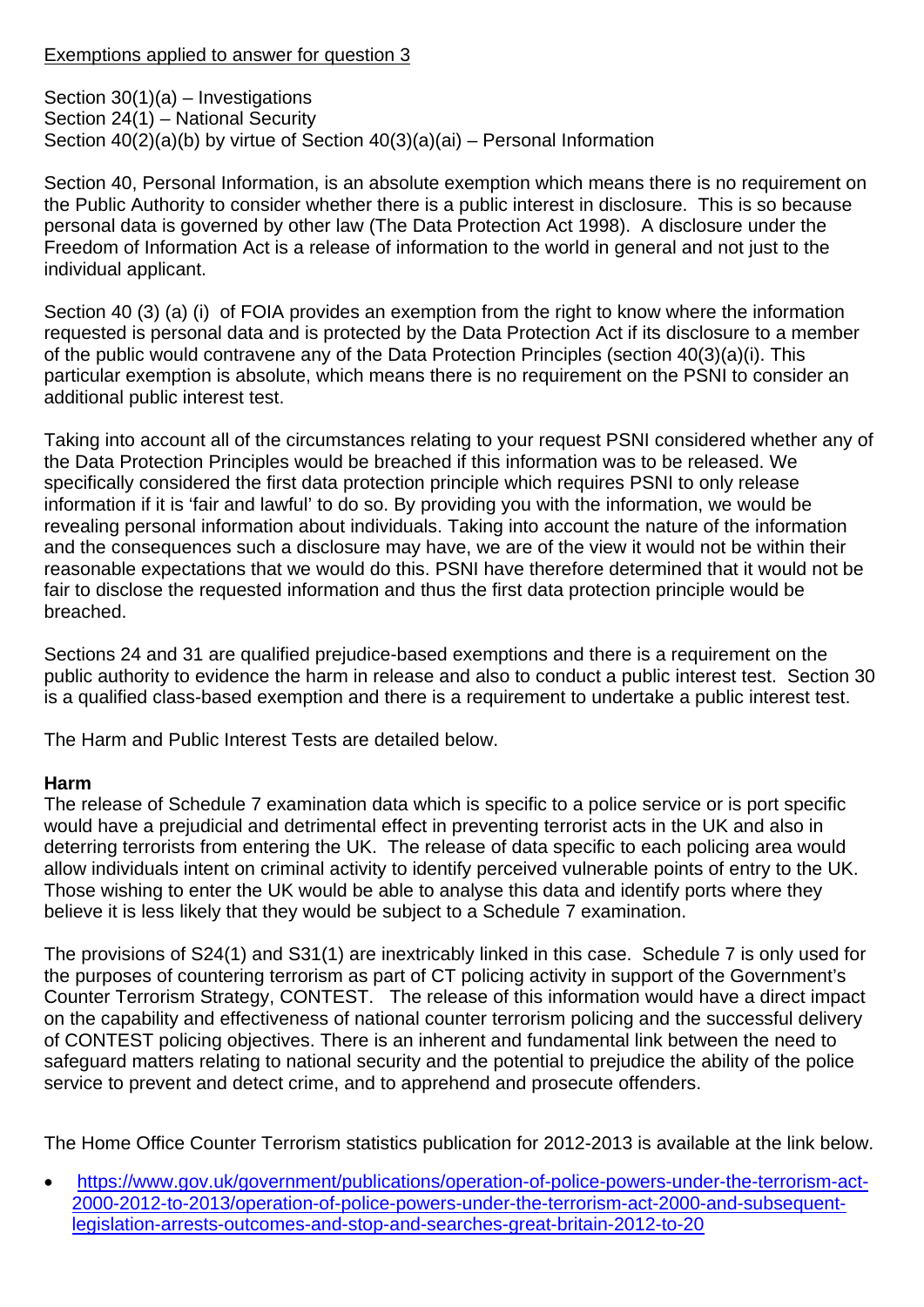The data table containing the schedule 7 data link is also available on the above page and can be accessed via the link below.

• https://www.gov.uk/government/uploads/system/uploads/attachment\_data/file/236939/operationpolice-powers-terrorism-1213-tabs.ods. Schedule 7 data can be found on sheet '**S\_06**' of this spreadsheet.

Additionally, a detailed analysis of Schedule 7 examination data, including the length of examinations, can be found in Section 10 of the David Anderson Q.C. Report - Report Of The Independent Reviewer On The Operation Of The Terrorism Act 2000 And Part 1 Of The Terrorism ACT 2006 Of July 2013.

 https://terrorismlegislationreviewer.independent.gov.uk/wp-content/uploads/2013/07/Report-on-the-Terrorism-Acts-in-2012-FINAL\_WEB1.pdf

# **Public Interest Test**

# Factors Favouring Disclosure for S24

The information simply relates to national security and disclosure would not actually harm it. The public are entitled to know how effective the legislation is in protecting national security and also how public funds are spent. By disclosing this information the public would be able to see where public money is being spent and know what the PSNI are doing to combat terrorism.

# Factors Favouring Non-Disclosure for S24

If the requested information were disclosed it would render security measures less effective. This would lead to the compromise of ongoing or future operations to protect the security or infra-structure of the UK. The risk of harm to the public would be increased if the location of vulnerable areas of the UK were made public as this would provide opportunity for terrorist planning. Ongoing or future operations to protect the security or infrastructure of the UK would be compromised as terrorists could map across the country the level of counter-terrorist activity, giving them the knowledge of force's individual capabilities.

# Factors Favouring Disclosure for S31

 By disclosing the information the public would see where public funds are being spent and would be able to take steps to protect themselves and their families.

Better public awareness may reduce crime or lead to more information from the public as they would be more observant in reporting suspicious activity.

# Factors Favouring Non-Disclosure for S31

By disclosing the information law enforcement tactics would be compromised which would hinder the prevention and detection of terrorist crime. More crime would be committed because the terrorists would know which forces had less Counter Terrorist capability and capacity and individuals would therefore be placed at higher risk. A fear of crime would be realised because if the terrorists identified 'softer' border entry points, they would target and exploit these areas and the public would be in fear of more terrorist activity occurring. There would be an impact on police resources because if the number of Schedule 7 stops was disclosed per force, the more vulnerable forces may need to increase their resources to reassure and protect the community.

# Factors Favouring Disclosure for S30

The release of this information would reassure the public that Schedule 7 of The Terrorism Act 2000 was being used appropriately by the PSNI in its investigative duties.

# Factors Favouring Non-Disclosure for S30

To release the requested information on the reasons for the Schedule 7 examination would adversely affect ongoing and future investigations by releasing prematurely information which is held for the purposes of an investigation and possible criminal proceedings. This may lead to trial by media and